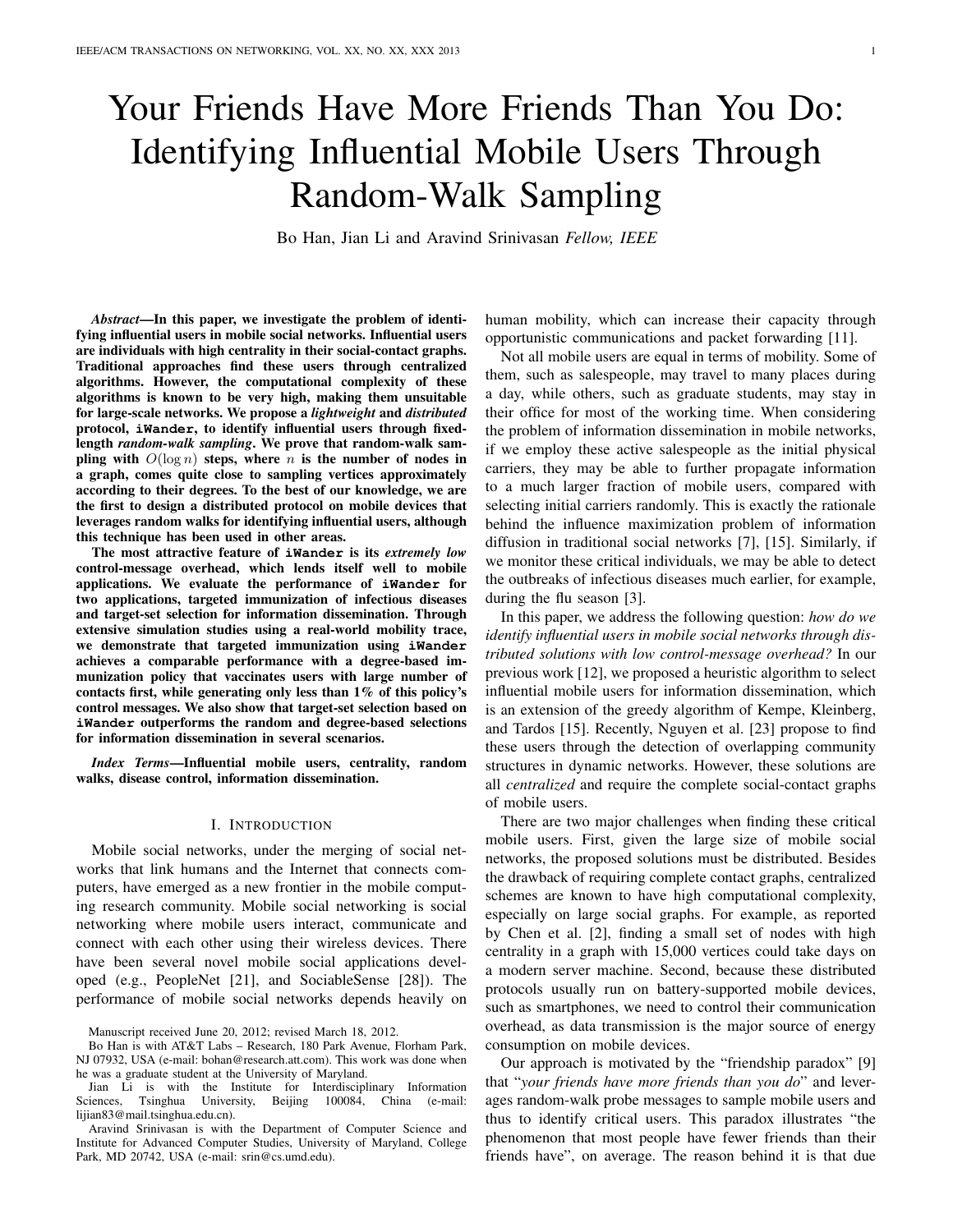to sampling bias people with a large number of friends may have a high probability of being observed among one's friend circle. Thus, the friends of *randomly* selected individuals, which are sampled by our scheme, may have higher centrality in friendship graphs than *average*. Although the original proof in Feld [9] is for the static friendship graph of traditional social networks, we can easily extend it for the dynamic contact graph of mobile social networks.

This paper makes the following contributions.

- *•* We design a distributed and lightweight protocol, called iWander, to identify critical individuals in mobile social networks (Section III). We assume that everyone in the examined network has a mobile device that runs iWander in the background. The key idea behind iWander is to sample users through random-walk probe messages generated periodically by mobile devices and estimate the centrality of individuals through their random-walk counters (i.e., the number of times their mobile devices are visited by random-walk probe messages). We prove that for static graphs that are "expanderlike" (see, e.g., Eubank et al. [8]), the nodes with high random-walk counters are very likely to be those with high degrees. Our networks are inherently mobile and thus not static, but their static snapshots will likely be expander-like. Mobile networks will also likely mix well, serving to explain intriguing results such as those of Grossglauser and Tse [11].
- *•* We present a targeted immunization policy based on the centrality information provided by iWander to contain the spread of infectious diseases (Section IV). We evaluate the performance of our proposed random-walk based immunization through extensive simulation studies using a real-world mobility trace. The simulation results show that random-walk based immunization always outperforms random immunization and performs very close to degree-based immunization with less than 1% of its control-message overhead. The results also demonstrate that selecting monitors based on iWander can offer early outbreak detection of infectious diseases.
- We show how to benefit from iWander for information dissemination in mobile social networks (Section V). Specifically, we study the target-set selection problem which chooses target users based on the random-walk counters of mobile users provided by iWander. Surprisingly, we find that differently from targeted immunization, if we choose all target users with high centrality, the resultant scheme performs better than random selection only for small target sets. We also propose another enhanced scheme that chooses both influential and noninfluential users into the target set. Our simulation results verify that this enhanced scheme outperforms random selection for large target sets.

## II. RELATED WORK

We review related work on identifying influential individuals in various networks and applications of random walks in this section.

#### *A. Identifying Influential Users*

*1) Traditional Social Networks:* Identifying influential users has been extensively studied for information diffusion in traditional social networks [7], [15], [30]. Domingos and Richardson [7], [30] were the first to introduce a fundamental algorithmic problem of information diffusion: what is the initial target set of *k* users, if we want to maximize the propagation of information in a social network? Kempe et al. [15] prove that the information dissemination function of this influence maximization problem is submodular for the independent cascade model and the linear threshold model. They also propose a centralized greedy algorithm that outperforms heuristics based on node centrality and distance centrality. To solve the computational inefficiency of the centralized algorithms, Chen et al. [2] propose an improvement to reduce the algorithm's running time.

*2) Mobile Networks:* The problem of influence maximization has also been extended to mobile networks. Previously, we have studied the target-set selection problem for information delivery as the first step toward bootstrapping mobile data offloading [12]. In particular, we investigate how to select a target set with only *k* users among all subscribed users, such that we can maximize the number of users that receive the delivered information through mobile-to-mobile opportunistic communications. Nguyen et al. [23] propose to select critical nodes through overlapping community detection in dynamic networks and nodes in more communities have higher priority in scenarios, such as message forwarding. They present a framework to adaptively update the community structure based on history information.

*3) Targeted immunization:* Targeted immunization has been proposed to eradicate infections for scale-free complex networks, by considering the heterogeneous connectivity properties of these networks. Christakis and Fowler [3] propose a mechanism for detecting contagious outbreaks. Their work demonstrates that by monitoring only the friends of these randomly selected students they can provide an early detection of flu by up to 13.9 days at Harvard College. Christley et al. [4] evaluate the performance of network centrality measures for identifying high-risk individuals, including degree, shortestpath betweenness and random-walk betweenness. They show that degree performs very close to other network measures in predicting risk of infection. Lelarge [18] proposes a percolated threshold model for random networks. He also compares the performance of the degree based vaccination and the acquaintance vaccination [5] under security attacks.

Remark: All the above approaches for various problems, ranging from influence maximization to targeted immunization, are based on *centralized* solutions, except the acquaintance vaccination. We use random-walk probe messages generated by mobile devices to sample users during their contacts and design a distributed protocol to identify the most influential individuals. The acquaintance vaccination can be viewed as a special case of our approach which samples only the one-hop neighbors. Moreover, we demonstrate the effectiveness of our scheme for not only infectious disease control but also mobile content dissemination.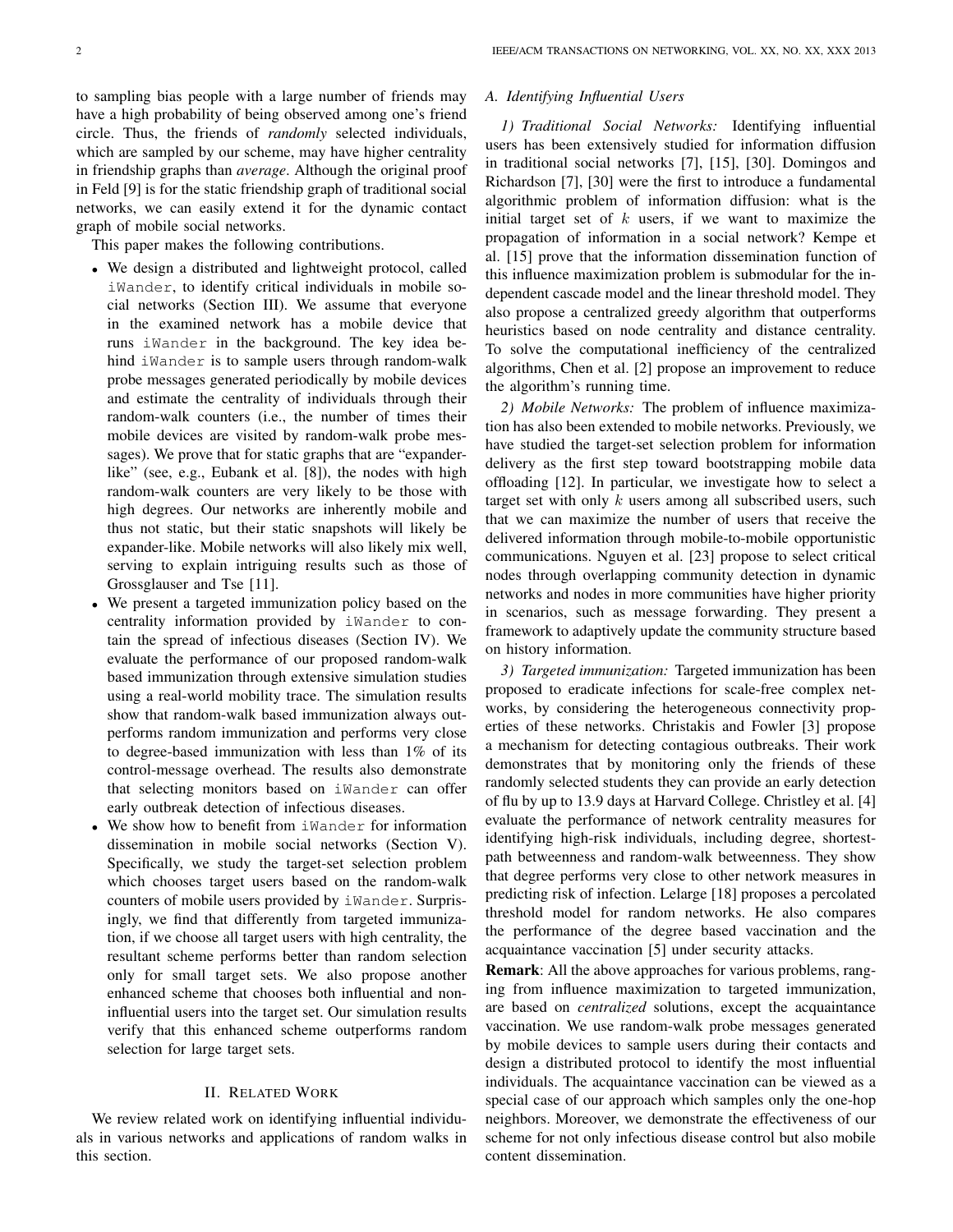#### *B. Random Walks*

The term random walk was first introduced by Karl Pearson [26]. We are interested in random walks on graphs, where a walker starts from a source node to a destination node and for each step of this travel, the next node to visit is selected uniformly at random from the neighbor-set of the current node.

Random walks have been integrated into centrality measurement of social science. For instance, Newman [22] proposes the random-walk betweenness centrality, a relaxation of the shortest-path betweenness. This measure defines how often a node in a graph is visited by random walkers between *all* possible node pairs. Noh and Rieger [24] introduce the random-walk closeness centrality metric, which measures how fast a node can receive a random-walk message from other nodes in the network.

Based on random walks, there are efficient sampling methods in peer-to-peer networks [32], online social networks [10], and other complex networks [29]. Stutzbach et al. [32] propose the Metropolized Random Walk with Backtracking (MRWB) to provide unbiased samples of representative peer properties in realistic unstructured P2P systems. Gjoka et al. [10] demonstrate that the Metropolis-Hastings random walk and a re-weighted random walk perform better than Breadth-First-Search (BFS) for obtaining an unbiased sample of Facebook users. Ribeiro and Towsley [29] propose the Frontier sampling method which uses multiple dependent random walkers to solve a known problem that traps a random walker inside a local neighborhood when the graphs are disconnected or loosely connected.

Random walks have also been widely explored in other fields, such as computer security, social science, economics, biology and psychology, for various purposes. For example, Xie et al. [33] propose to perform random moonwalks to identify the origins of a warm attack, under the assumption that the complete communication graph among hosts is available. Yu et al. [34] propose SybilGuard which uses a special kind of random walk, where every node chooses the next hop based on a pre-computed random permutation, to limit the bad effect of sybil attacks on peer-to-peer systems.

Differently from the above work, we employ random walks to design a distributed sampling scheme which can estimate the centrality of individuals. Also, our approach with low control message overhead is suitable for mobile applications. We refer interested readers to a preliminary version of this paper which appeared in MOBIHOC 2012 [14] for literature reviews of infectious disease control in public health and information dissemination in mobile networks.

## III. THE RANDOM WALKS PROTOCOL

In this section, we present the details of iWander design, offer its theoretical analysis on static graphs, and discuss its proof-of-concept prototype implementation.

## *A. The Protocol*

We propose to leverage *random walks* to design a distributed protocol, iWander, for identifying influential users in mobile social networks. The intuition is that if we periodically initialize random-walk probe messages from a small group of mobile devices, influential users may be visited by these probe messages more frequently than average.

The proposed iWander protocol works as follows. Every ∆*T* hours, iWander generates a tiny probe message with a given probability *q* on each mobile device and saves it in the device's local queue. The message contains *only* a preconfigured hop-limit field *L*. During the contacts of a mobile device with its peers, if it has a probe message in its queue, it sends this message to another uniformly and randomly selected peer. When a mobile device receives a probe message, it decreases *L* in the message by 1, and then stores it in its local queue, waiting for the opportunity to forward the message to other peers. A probe message with  $L = 0$  will be finally discarded. iWander maintains a random-walk counter on each mobile device, initialized to zero, to record how many times it has received the probe messages (i.e., visited by these random-walk messages).

After collecting the random-walk counters from all users recorded by their mobile devices, we can determine the set of *k* critical users from the head of the user list sorted by these counters. The reason is that based on the friendship paradox, influential users have high probabilities to be visited by random walks and thus own large random-walk counters.

Differently from the random-walk betweenness metric proposed by Newman [22], iWander applies *fixed-length* instead of *all-pairs* random walks for two reasons. First, in practice, it is difficult for a mobile user to know every other user and thus specify the random-walk destination of probe messages. Second, the message overhead of all-pairs random walks may be much higher than fixed-length random walks, which makes them unsuitable for battery-powered mobile devices.

The update and reset of random-walk counters are determined by the upper layer applications. In practice, they may reset these counters periodically, for example, at midnight (12:00 AM) of every day. They can also apply an exponential moving average to update these counters by assigning a higher weight to recent counters.

In summary, the performance of iWander relies on three parameters:  $q$  – the probability that a mobile device generates a random-walk probe message,  $L$  – the length of random walks performed by probe messages (i.e., the number of mobile users visited by a single probe message), and  $\Delta T$  – the frequency of generating new random-walk probe messages. It is important to understand the impact of these three parameters on the performance of iWander, because they determine both the quality of identified influential users and the number of probe messages spreading over the network.

#### *B. Theoretical Analysis*

We analyze the parameter *L* of our protocol on static graphs. To reduce energy consumption on mobile devices, we prefer short random walks with only a few steps. "Static" versions of social-contact networks are often very dense and expanderlike. In such highly-mixing networks, we prove that a random walk of length  $O(\log n)$ , where *n* is the number of nodes in the network, suffices to come very close to the stationary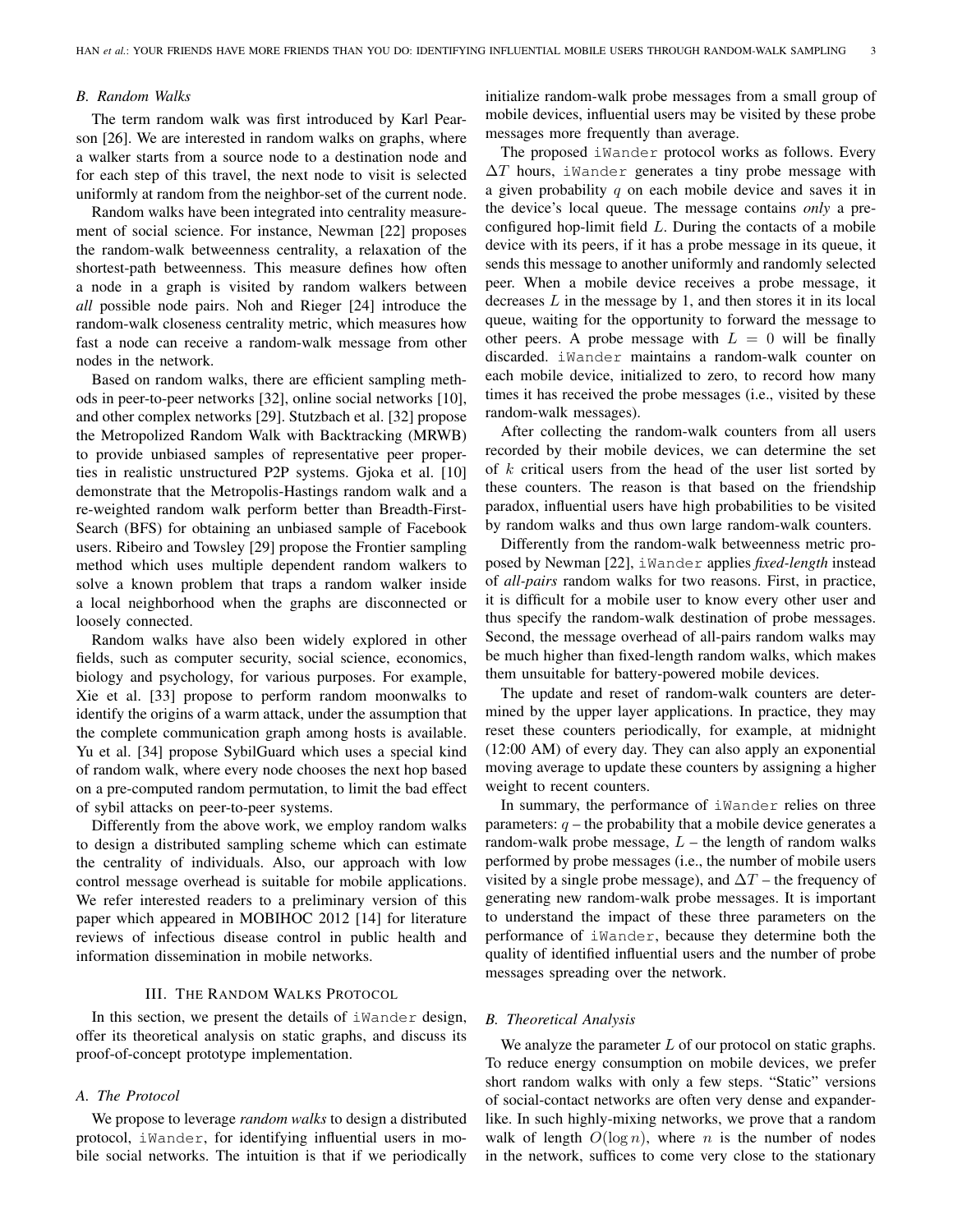distribution of the random walk (in which each vertex has a probability proportional to its degree). Thus, the short random walks that we take will likely come quite close to sampling vertices approximately according to their degrees, because the static snapshots of dynamic mobile networks will likely be expander-like.

Let *n* be the number of nodes and *m* be the number of edges in the graph  $G(V, E)$ , which refers to a static version of the dynamic graph. Let  $d(v)$  be the degree of vertex  $v$ and  $d(S) = \sum_{v \in S} d(v)$  for any  $S \subseteq V$ . Suppose *A* is the adjacency matrix of *G* and *D* is the diagonal matrix  $diag(\frac{1}{d(v_1)}, \ldots, \frac{1}{d(v_n)})$ . Suppose  $\lambda_1 \geq \lambda_2 \geq \ldots \lambda_n$  are the eigenvalues of the symmetric matrix  $N = D^{1/2}AD^{1/2}$ . We assume the graph is an *expander graph*, which means the mixing rate  $\lambda = \min(|\lambda_2|, |\lambda_n|)$  of *G* is a constant less than 1 [19]. There are several other definitions of expander graphs, such as *vertex expansion* or *edge expansion*, and they are more or less equivalent to each other.

Initially, we choose *αn* nodes to generate random-walk probe messages where  $\alpha$  is a positive number between 0 and 1. After all random-walk probe messages run *L* steps, we select *βn* vertices with the highest *random-walk counters*. Denote this set by  $\hat{S}$  and the set of  $\beta n$  vertices with the highest *degrees* by  $S^*$ . Here,  $\alpha$  is essentially the same as q (the probability to generate random-walk probe messages) and *β* is an input parameter whose value depends on the upper layer applications. We show that with high probability, the total degree of the chosen set  $\widehat{S}$  is close to that of the optimal set  $S^*$ . Let the sum of all counters be  $M = \alpha nL$ .

*Theorem 1:* For any constants  $\alpha, \beta, \epsilon > 0$  and sufficiently large *n*, after  $L = \frac{216(3-\ln \beta)}{\epsilon^2 \alpha \beta} \log_{\frac{1}{\lambda}} n = O(\log n)$  steps, we have that

$$
\Pr[d(S) \ge (1 - \epsilon)d(S^*)] \ge 1 - \exp(-\Omega(n))
$$

Before proving the main theorem, we present the following well-known facts.

*Lemma 1:* The stationary distribution  $\pi$  of a random walk is proportional to the degree distribution of the graph, i.e.,  $\pi(v) = \frac{d(v)}{2m}$ , where *m* is the number of edges of the graph.

*Lemma 2:* (See e.g., [19]) Consider several independent random walks starting at arbitrary nodes. Let  $P_{i,t}(v)$  be the probability that the *i*th random walk visits *v* at time *t* and let  $P_{i,t}(S) = \sum_{v \in S} P_{i,t}(v)$ . The stationary distribution of the random walk is  $\pi$ . We have that

$$
|P_{i,t}(S) - \pi(S)| \le \sqrt{d(S)}\lambda^t.
$$

It is well known that the stationary distribution of a random walk is proportional to the degree distribution of the graph. More specifically,  $\pi(v) = \frac{d(v)}{2m}$ , where *m* is the number of edges of the graph.

We also need the following forms of the Chernoff bound [20].

*Lemma 3:* Suppose we have *n* independent random variables  $X_1, X_2, \ldots, X_n$  distributed over  $[0, T]$  and let  $X =$  $\sum_{i=1}^{n} X_i$ , the following bounds hold:

1) For 
$$
0 < \delta \leq 1
$$
,  $\Pr[X \notin (1 \pm \delta)\mathbb{E}[X]] \leq 2 \exp\left(-\mathbb{E}[X]\delta^2/3T\right)$ , where  $(1 \pm \delta)\mathbb{E}[X]$  denotes the interval  $[(1-\delta)\mathbb{E}[X], (1+\delta)\mathbb{E}[X]].$ 

- 2) For  $\delta$  > 1,  $Pr[X \geq (1 + \delta)E[X]] \leq$  $\exp(-(1+\delta)\log(1+\delta)\mathbb{E}[X]/4T)$ .
- 3) For any  $t > 0$ ,  $Pr[X \ge \mathbb{E}[X] + t] \le \exp(-2t^2/nT^2)$ .

First, we show that with high probability, the actual sum of counters over the nodes in  $S^*$  is close to  $M\pi(S^*)$ .

*Lemma 4:* Let  $C_t(v)$  be the random-walk counter of *v* at time *t* and  $C_t(S) = \sum_{v \in S} C_t(v)$ . We have that

$$
\Pr[C_L(S^*) \in [(1 \pm \frac{\epsilon}{2})M\pi(S^*)]] \ge 1 - \exp(-\Omega(n)) \quad (1)
$$

*Proof:* Consider a particular vertex  $v \in V$ . Let  $I_{i,t}(v)$  be the indicator random variable that the *i*th random walk visits *v* at time *t*. We can easily see from our proposed protocol that  $C_t(v) = \sum_{i=1}^{\alpha n} \sum_{t'=1}^t I_{i,t'}(v)$ . By linearity of expectation,

$$
\mathbb{E}[C_t(v)] = \sum_{i=1}^{\alpha n} \sum_{t'=1}^t \mathbb{E}[I_{i,t'}(v)] = \sum_i \sum_{t' \le t} P_{i,t'}(v)
$$

Consider a random walk *i*. By Lemma 2, we can see that for any  $S \subseteq V$ ,

$$
\left| \sum_{t' \le L} P_{i,t'}(S) - \pi(S) \cdot L \right| \le \sum_{t' \le L} |P_{i,t'}(S) - \pi(S)|
$$
  
\n
$$
= \sum_{t' \le \log_{\frac{1}{\lambda}} n} |P_{i,t'}(S) - \pi(S)|
$$
  
\n
$$
+ \sum_{\log_{\frac{1}{\lambda}} n \le t' \le L} |P_{i,t'}(S) - \pi(S)|
$$
  
\n
$$
\le \log_{\frac{1}{\lambda}} n + \sqrt{d(S)} \frac{\lambda^{\log_{\frac{1}{\lambda}} n}}{1 - \lambda} \le 2 \log_{\frac{1}{\lambda}} n
$$

Therefore, we obtain that for any  $S \subseteq V$ ,

$$
|\mathbb{E}[C_L(S)] - M\pi(S)| \le 2\alpha n \log_{\frac{1}{\lambda}} n \le \frac{\epsilon}{4} \alpha n L\beta
$$
  
=  $\frac{\epsilon}{4} \beta M \le \frac{\epsilon}{4} M\pi(S^*)$ 

In particular, we have that

$$
\mathbb{E}[C_L(S^*)] \in [(1 \pm \frac{\epsilon}{4})M\pi(S^*)]. \tag{2}
$$

Since all random walks are independent of each other, using the Chernoff bound, we can get that

$$
\Pr[|C_L(S^*) \in [(1 \pm \frac{\epsilon}{5}) \mathbb{E}[C_L(S^*)]]]
$$
  
\n
$$
\geq 1 - 2 \exp(-\frac{\mathbb{E}[C_L(S^*)]\epsilon^2}{75L})
$$
  
\n
$$
= 1 - \exp(-\Omega(n))
$$
 (3)

Combining (2) and (3), we get

$$
\Pr[C_L(S^*) \in [(1 \pm \frac{\epsilon}{2})M\pi(S^*)]]
$$
  
\n
$$
\geq 1 - \exp(-\Omega(n))
$$
 (4)

Next, we show that with high probability,  $C_L(S)$ , the actual sum of counters over the nodes in the chosen set  $\hat{S}$ , is at most  $(1 + \epsilon/2)M\pi(\tilde{S})$ . Note that the proof of this part is more involved than Lemma 4, since  $S$  is a random set (so we can not directly apply the Chernoff bound on this set). Now, we provide the high level idea of the proof. We first outline a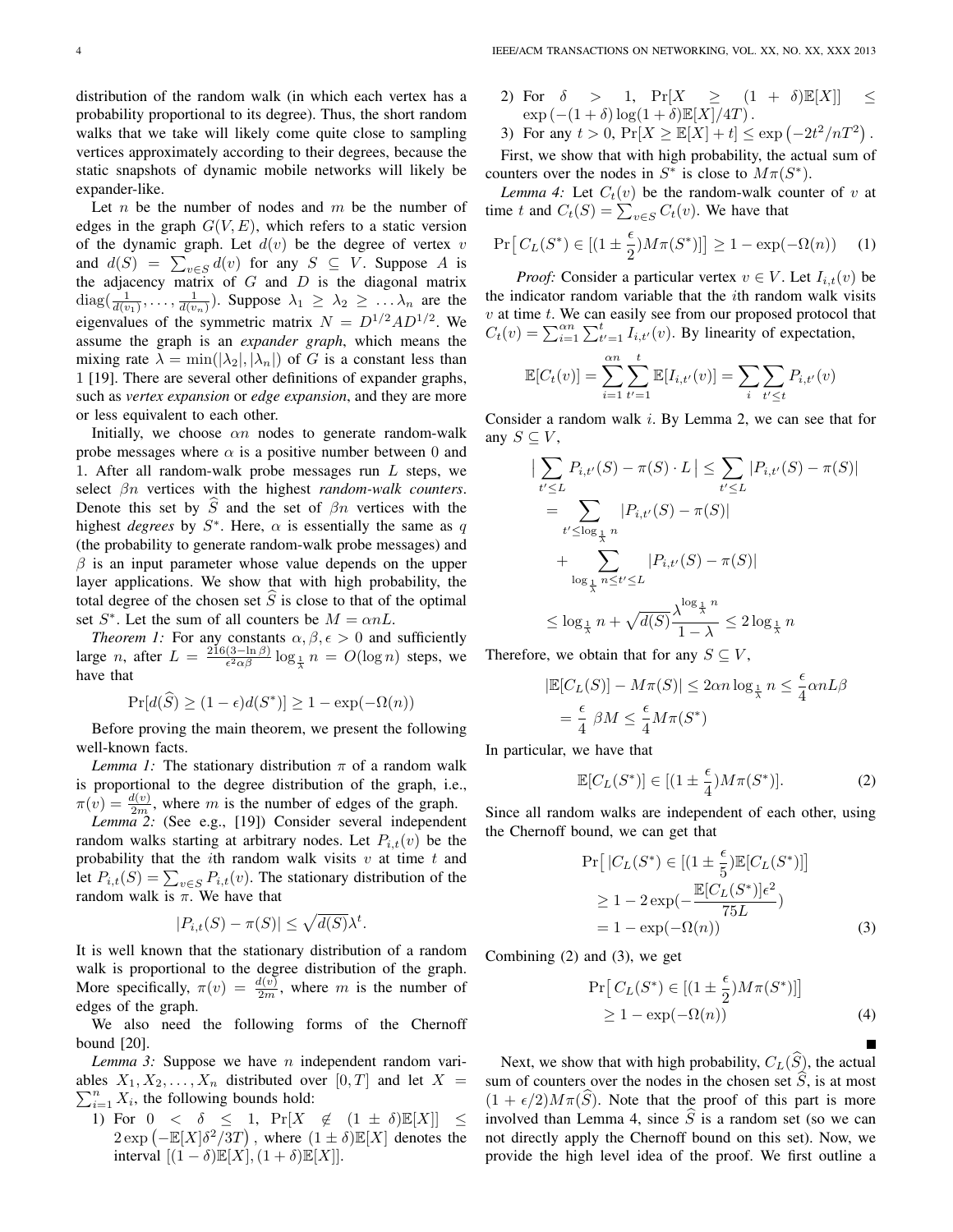natural idea that does not work, then sketch how to remedy this idea. Let  $X_i(S) = \sum_{t=1}^L \sum_{v \in S} I_{i,t}(v)$ . We use  $\mathcal{E}(S)$  to denote the event that  $\sum_i X_i(S) > \mathbb{E}[\sum_i X_i(S)] + \epsilon \beta M/2$ . Notice that  $C_L(S) \geq \beta M$ , if we can prove  $\mathcal{E}(S)$  does not happen for all *S* (with  $|S| = \beta n$ ) with high probability, we are done. Consider a fixed set *S*. Since  $\{X_i(S)\}\$ *i* are independent, we can use the third Chernoff bound to show that  $Pr[\mathcal{E}(S)] \leq$  $\exp(-\frac{\epsilon^2 \beta^2 M^2}{2 \alpha n L^2}) = \exp(-\epsilon^2 \alpha \beta^2 n/2)$ . However, the number of sets *S* with  $|S| = \beta n$  is  $\binom{n}{\beta n} > \exp(\epsilon^2 \alpha \beta^2 n/2)$ . So the union bound does not give a meaningful answer. To remedy this, we attempt to break  $X_i(S)$  into two parts  $X_{i,\text{odd}}(S)$  and *Xi,*even(*S*). Each part is a sum of *K/*2 *almost independent* random variables where *K* is a constant to be fixed later. Hence,  $C_L(S)$  can be represented as the sum of  $K \alpha n$  random variables with smaller ranges (instead of *αn* random variables), which can result in a sharper concentration bound for  $\mathcal{E}(S)$ .

To make the above argument formal, we need the notions of variational distance and coupling (see e.g., [20]). The variational distance of two discrete random variables (or probability distributions)  $X$  and  $Y$  (with the same support supp) is defined  $\text{to} \ \text{be} \ \Delta(X, Y) = \frac{1}{2} \sum_{x \in \text{supp}} | \Pr(X = x) - \Pr(Y = x) |.$ A *coupling* between two random variables *X* and *Y* is a pair of (correlated) random variables  $(X', Y')$  such that the marginal distribution of  $X'$  has distribution  $\mu$ , and the marginal distribution of Y' has distribution  $\mu$ . It is well known that  $\Delta(X, Y) = \min_{(X', Y')}$  is a coupling  $\Pr[X' \neq Y']$  [20]. The following lemma follows from the standard coupling argument.

*Lemma 5:* We are given two sequences of random variables  $X = \{X_i\}_{1 \leq i \leq k}$  and  $Y = \{Y_i\}_{1 \leq i \leq k}$ . Let supp denote the common support of  $X_1, \ldots, X_k$ . Suppose *X* is Markovian in the sense that  $Pr(X_i | X_1, ..., X_{i-1}) = Pr(X_i | X_{i-1})$  for all *i*. Suppose that *Y* is Markovian as well. The following statement holds:

- (a)  $\Delta(X, Y)$   $\leq \sum_{i=2}^{k} \max_{x \in \text{supp}} \Delta(X_i | x, Y_i | x)$  +  $\Delta(X_1, Y_1)$  where  $X_i|x$  denotes the random variable with distribution  $Pr(X_i | X_{i-1} = x)$ .
- (b) Suppose both *X* and *Y* are trajectories (sequences of consecutive states) of the same Markov chain. Then,  $\Delta(X,Y) = \Delta(X_1,Y_1).$

*Proof:* We provide a proof for completeness. Both statements can be seen from the following standard way to couple *X* and *Y* (i.e., to construct a coupling  $(X', Y')$  between *X* and *Y*). In particular, we specify how  $(X', Y')$  is generated. First, we know there is a coupling  $(X'_1, Y'_1)$  between  $X_1$  and  $Y_1$  so that  $Pr[X'_1 \neq Y'_1] = \Delta(X_1, Y_1)$ . When  $X'_1 = Y'_1 = x$  for some  $x \in \text{supp}$ , we couple  $X_2$  and  $Y_2$  together in an optimal way, i.e.,  $Pr[X'_2 \neq Y'_2 | X'_1 = Y'_1 = x] = \Delta(X_2 | x, Y_2 | x)$ . If  $X'_1 \neq Y'_1$ , we couple  $X_2$  and  $Y_2$  arbitrarily. In general, when  $X'_{i-1} = Y'_{i-1} = x$  for some  $x \in \text{supp}$ , we couple  $X_i$  and  $Y_i$  together in an optimal way. Otherwise, we couple *X*<sup>*i*</sup> and *Y*<sup>*i*</sup> arbitrarily. We can see the coupling  $(X', Y')$ constructed in this way is such that  $Pr[X' \neq Y'] \leq Pr[X' \neq Y']$  $Y'_1$  +  $\sum_{i=2}^k \Pr[X'_i \neq Y'_i \mid X'_{i-1} = Y'_{i-1}] \Pr[X'_{i-1} = Y'_{i-1}].$ Combining with the fact that  $Pr[X'_{i} \neq Y'_{i} | X'_{i-1} = Y'_{i-1}] \le$  $\max_{x \in \text{supp}} \Delta(X_i|x, Y_i|x)$ , the first statement follows.

For the second statement, because *X* and *Y* are from the

same Markov chain, if  $X'_1 = Y'_1$ , we can couple the rest *X*<sub>*i*</sub>s and *Y*<sub>*i*</sub>s perfectly (i.e.,  $Pr[X'_i = Y'_i | X'_1 = Y'_1] = 1$ for all  $i \geq 2$ ) since the distributions of the subsequent transitions of both *X* and *Y* are exactly the same. Hence  $Pr[X' \neq Y'] = Pr[X'_1 \neq Y'_1] = \Delta(X_1, Y_1)$ , from which we can see  $\Delta(X, Y) \leq \Delta(X_1, Y_1)$ . It is also straightforward to see that  $\Delta(X, Y) \geq \Delta(X_1, Y_1)$ . Thus, the second statement holds.

*Lemma 6:* Let  $\widehat{S}$  be the chosen set. We have that

$$
\Pr[M\pi(\widehat{S}) > (1 - \epsilon/2)C_L(\widehat{S})] \ge 1 - \exp(-\Omega(n)).
$$

*Proof:* We divide the whole process into  $K = \frac{36}{\epsilon^2 \alpha \beta} (3 - \beta)$  $\ln \beta$ ) stages. The *j*th stage consists of the steps  $(j - 1)T +$  $1, (j - 1)T + 2, \ldots, jT$  where  $T = 6 \log_{1/\lambda} n$ .

We let  $P_{i,t}^u(v)$  to denote the probability that the *i*th random walk visits *v* at time step *t* conditioning on the event that the *i*th random walk visits *u* at time step *t−T*. Note that Lemma 2 does not depend on the starting node. Therefore, we have that for any *i*, any node *u* and any time step *t* after the first stage,

$$
|P_{i,t}^{u}(v) - \pi(v)| \le \sqrt{n}\lambda^t \le \sqrt{n}\lambda^T < \frac{1}{n^5}.
$$
 (5)

Now, consider the *i*th random work and a particular node *v*. Recall that  $I_{i,t}(v)$  is the indicator random variable that the *i*th random walk visits *v* at time *t*. Let  $X_{i,j}(v)$  =  $\sum_{t \in \text{stage } j} I_{i,t}(v)$ , i.e., the number of times the *i*<sup>th</sup> random walk visits *v* during stage *j*. From (5), *Xi,*3(*v*), *Xi,*5(*v*), *Xi,*7(*v*), *. . .* are *almost* independent of each other. Hence, the sum  $\sum_{i} \sum_{j=3,5,...} X_{i,j}(v)$  consists of  $\alpha nK/2$  almost independent random variables, which would result in a much sharper bound than summing *αn* independent random variables.

We need to define some auxiliary random variables. Let  $Y(v)$  be the number of times that a random walk visits *v* during *T* steps if the initial node is selected according to the stationary distribution. Let  $Y_{i,j}(v)$  be an independent random variable with the same distribution as  $Y(v)$  for each  $1 \le i \le$ *αn* and  $1 \leq j \leq T$ . By Lemma 5(b) and noticing  $X_{i,j}(v)$  is a function of the trajectory of the *i*th random walk during stage  $j^1$ , we can see that for any  $j > 1$ ,

$$
\Delta(X_{i,j}(v), Y_{i,j}(v)) = \Delta(X_{i,j}(v), Y(v))
$$
  
\n
$$
\leq |P_{i,(j-1)T+1}(v) - \pi(v)| \leq \frac{1}{n^5}.
$$
 (6)

Let  $X_{i,j}^u(v)$  denote the number of times the *i*th random walk visits *v* during stage *j* conditioning on the event that the position of the *i*th walk visits *u* at the end of stage  $j - 2$ . Let  $\Delta_j = \max_u \Delta(X_{i,j}^u(v), Y_j(v))$ . From (5), we can also see that

$$
\Delta_j \le \sqrt{n}\lambda^T \le \frac{1}{n^5}.
$$

Let  $X_{i,\text{odd}}(v) = \sum$ Let  $X_{i,\text{odd}}(v) = \sum_{j=3,5,...} X_{i,j}(v)$  and  $Y_{i,\text{odd}}(v) = \sum_{j=3,5} Y_{i,j}(v)$ . Note that we do not include the first stage  $y_{j=3,5,...}$   $Y_{i,j}(v)$ . Note that we do not include the first stage in  $X_{i,odd}(v)$  and  $Y_{i,odd}$  for now. From Lemma 5(a), we have that

$$
\Delta(X_{i,\text{odd}}(v), Y_{i,\text{odd}}(v))
$$
  

$$
\leq \Delta(X_{i,3}(v), Y_{i,3}(v)) + \sum_{j=5,7,9,\dots} \Delta_j < \frac{1}{n^4}.
$$

<sup>1</sup>We also use the simple fact that  $\Delta(f(X), f(Y)) \leq \Delta(X, Y)$  for any function *f*.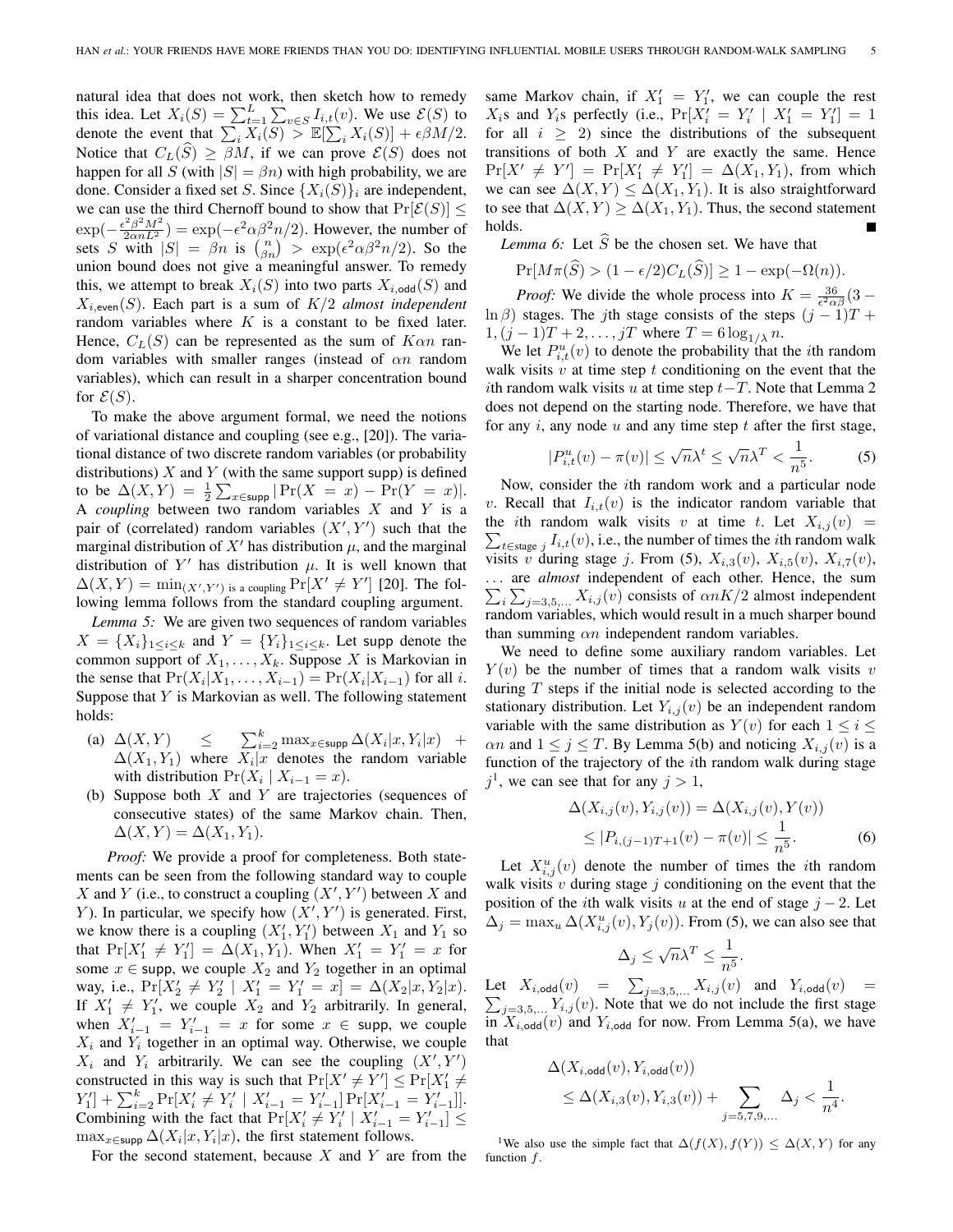Consider an arbitrary fixed set *S*

$$
\Delta(X_{i,\text{odd}}(S),Y_{i,\text{odd}}(S))\leq \sum_{v\in S}\Delta(X_{i,\text{odd}}(v),Y_{i,\text{odd}}(v))<\frac{1}{n^3}
$$

Therefore, there is a coupling  $(X'_{i,\text{odd}}(S), Y'_{i,\text{odd}}(S))$  between  $X_{i,\text{odd}}(S)$  and  $Y_{i,\text{odd}}(S)$  such that

$$
\Pr[X'_{i,\text{odd}}(S) \neq Y'_{i,\text{odd}}(S)] \leq \frac{1}{n^3}.
$$

Let  $Z'_{i,\text{odd}}(S) = X'_{i,\text{odd}}(S) - Y'_{i,\text{odd}}(S)$ . It is easy to see that

$$
\mathbb{E}[Z'_{i,\text{odd}}(S)] \le \Pr[X'_{i,\text{odd}}(S) \ne Y'_{i,\text{odd}}(S)] \cdot T < \frac{1}{n^2}.
$$

Since  $\{Z'_{i,\text{odd}}(S)\}_i$  are independent random variables, we can apply the second Chernoff bound:

$$
\Pr[\sum_{i=1}^{\infty} Z'_{i,\text{odd}}(S) \ge \frac{1}{12} \epsilon \beta M] \n\le \Pr[\sum_{i=1}^{\infty} Z'_{i,\text{odd}}(S) \ge \mathbb{E}[Z'_{i,\text{odd}}(S)] + \frac{1}{13} \epsilon \beta M] \n\le \exp\left(-\frac{1}{4}B \cdot \log B \cdot \frac{\mathbb{E}[Z'_{i,\text{odd}}(S)]}{T}\right) \n= \exp(-\Omega(n \log n)), \tag{7}
$$

where  $B = 1 + \frac{\epsilon \alpha \beta n L}{13\mathbb{E}[Z'_{i,\text{odd}}(S)]}$ . Since  $\{Y_{i,j}(S)\}_{i,j}$  are independent random variables, again we get from the third Chernoff bound that:

$$
\Pr[\sum_{i=1}^{\infty} \sum_{j=3,5,...} Y_{i,j}(S) \ge \frac{M\pi(S)}{2} + \frac{\epsilon \beta M}{12}]
$$
  
\n
$$
\le \exp(-4(\frac{\epsilon \beta M}{12T})^2 / \alpha nK) = \exp(-\frac{1}{36}K\epsilon^2 \beta^2 \alpha n).
$$
  
\n
$$
= \exp(-\beta n(3 - \ln \beta))
$$
 (8)

Hence, we can see that

$$
\Pr[\sum_{i=1}^{\infty} X_{i,\text{odd}}(S) \ge \frac{1}{2} M\pi(S) + \frac{1}{6} \epsilon \beta M]
$$
  
\n
$$
= \Pr[\sum_{i=1}^{\infty} X'_{i,\text{odd}}(S) \ge \frac{1}{2} M\pi(S) + \frac{1}{6} \epsilon \beta M]
$$
  
\n
$$
\le \Pr[\sum_{i=1}^{\infty} Y'_{i,\text{odd}}(S) \ge \frac{1}{2} M\pi(S) + \frac{1}{12} \epsilon \beta M]
$$
  
\n
$$
+ \Pr[\sum_{i=1}^{\infty} Z'_{i,\text{odd}}(S) \ge \frac{1}{12} \epsilon \beta M]
$$
  
\n
$$
\le \exp(-\beta n(3 - \ln \beta) + \exp(-\Omega(n \log n)) \qquad (9)
$$
  
\n
$$
\le \exp(-\beta n(2 - \ln \beta)).
$$

By union bound, the probability that there is some set *S* with  $|S| = \beta n$  such that  $\sum_{i=1}^{\infty} X_i$ ,  $\sum_{i=1}^{\infty} X_i$ ,  $\sum_{i=1}^{\infty} \frac{1}{2} M \pi(S) + \frac{1}{6} \epsilon \beta M$  is at most

$$
{n \choose \beta n} \cdot \exp(-\beta n(2 - \ln \beta)) \le (\frac{ne}{\beta n})^{\beta n} \exp(-\beta n(2 - \ln \beta))
$$
  

$$
\le \exp(\beta n(1 - \ln \beta) - \beta n(2 - \ln \beta)) = \exp(-\Omega(n))
$$

Using the same argument, we can get that the probability that there is some set *S* with  $|S| = \beta n$  such that  $\sum_{i=1}^{a_n} X_{i,\text{even}}(S) \ge \frac{1}{2} M \pi(S) + \frac{1}{6} \beta M$  is at most  $\exp(-\Omega(n)).$ Hence, the probability that there is no set *S* with  $|S|$  = *βn* such that  $\sum_{i=1}^{a} \sum_{j=2}^{K} X_{i,j}(S) \geq M\pi(S) + \frac{1}{3} \epsilon \beta M$  is at most  $exp(-\Omega(n))$ . We notice that  $X_{i,1}(S)$  is at most  $\beta nT = \beta nL/K \leq \frac{\epsilon}{100} \beta M$ . Therefore, the probability that ∑ for every  $S \subset V$  with  $|S| = \beta n$  such that  $C_L(S) = \sum_{i=1}^{\alpha n} \sum_{j=1}^K X_{i,j}(S) < M\pi(S) + \frac{1}{2}\epsilon\beta M$  is at least  $1 \exp(-\Omega(n)).$ 

Finally, noticing that  $C_L(S) \geq \beta M$ , we conclude that  $Pr[M\pi(S) > (1 - \epsilon/2)C_L(S)] \geq 1 - \exp(-\Omega(n)).$ 

Now, everything is ready to prove the main theorem of the section. Assuming the events in both Lemma 4 and Lemma 6 happen (with probability  $1 - \exp(-\Omega(n))$ ), we have

$$
M\pi(\widehat{S}) > (1 - \frac{\epsilon}{2})C_L(\widehat{S}) \ge (1 - \frac{\epsilon}{2})C_L(S^*) \ge (1 - \frac{\epsilon}{2})^2 M \pi(S^*).
$$

Thus  $Pr[\pi(S) > (1 - \epsilon)\pi(S^*)] \ge 1 - \exp(-\Omega(n))$ . Note that  $\pi(S) = d(S)/2m$  for any  $S \subseteq V$  and we complete the proof.

#### IV. CONTROLLING INFECTIOUS DISEASES

In this section, we demonstrate how to utilize the critical individuals identified by iWander to control infectious diseases and perform early outbreak detection.

### *A. Random-Walk Based Immunization*

Mobile devices have recently been used to collect data pertaining to the behavior of individuals for various purposes, including disease control and health care. For example, the FluPhone (https://www.fluphone.org/) study collects information on social encounters in Cambridge, UK using mobile phones, with the goal of helping medical researchers to better understand the propagation of close-contact infections. Pollak et al. [27] design a mobile phone based game to motivate children to practice healthy eating habits.

We propose to perform targeted immunization of infectious diseases based on the random-walk counters maintained by iWander. For example, during the flu season, iWander can periodically report these counters on the smartphones of college students to the university health center. The medical staff can then vaccinate students with high random-walk counters first to contain the spread of flu. We can also use these counters to detect the outbreaks of infectious diseases, where the medical staff monitor the health condition of students with high counters instead of randomly selected students.

The centralized collection of random-walk counters is required by this specific application and the target-set selection for mobile information dissemination in Section V. For other applications, such as distribution of self-generated content among users, it is possible to extend iWander and design a fully distributed protocol to compute and disseminate these counters among mobile users, for example, by leveraging diffusing computations [6].

There are several differences between our proposed targeted immunization scheme and those in the literature, for example, by Christakis and Fowler [3] and Christley et al. [4]. First, our scheme can benefit from the social contacts detected directly by mobile devices, instead of using the estimation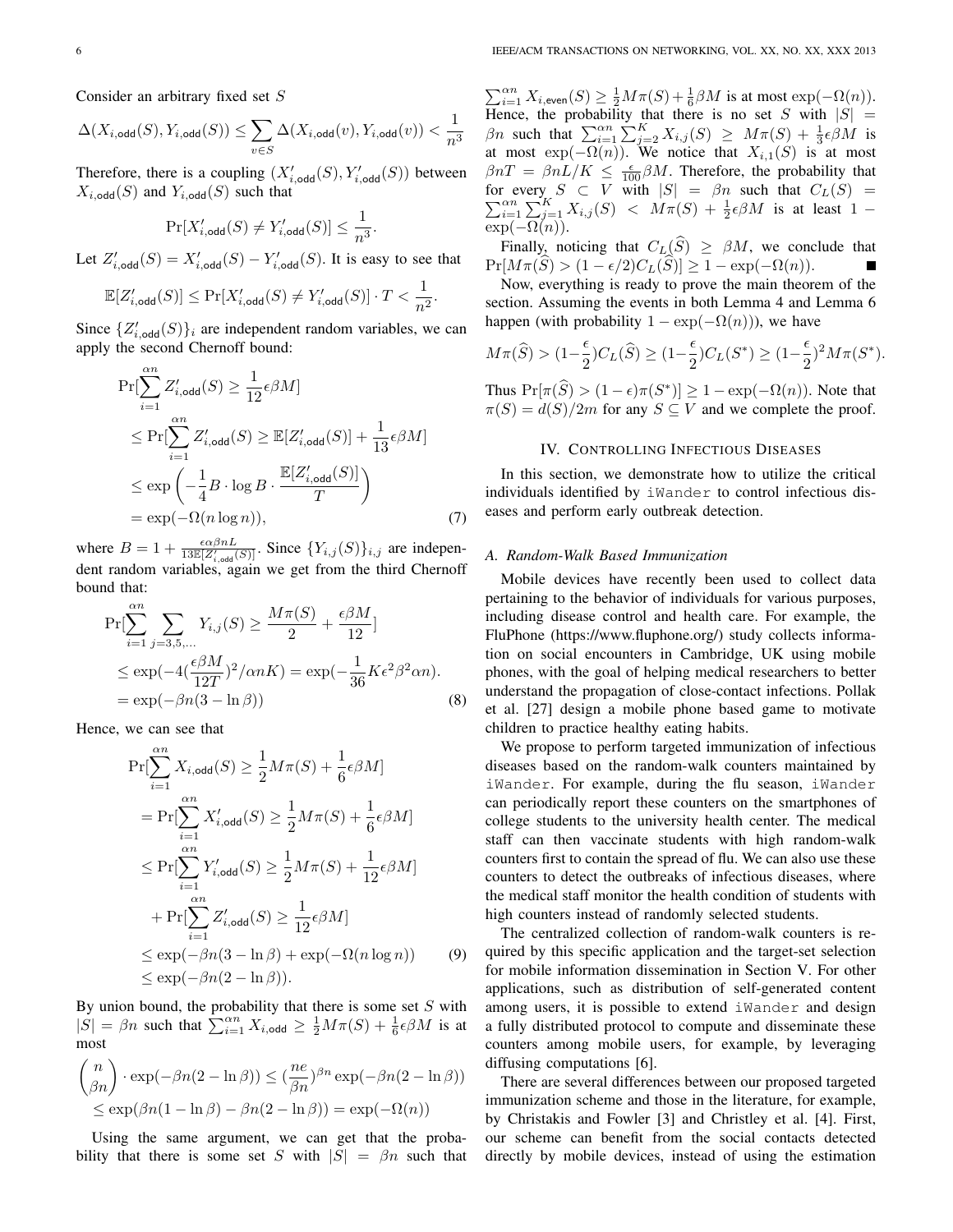

Fig. 1: Comparison of the evolution of infected individuals for three immunization policies, random, degree-based, and randomwalk-based, with different infection probabilities, immunization start conditions, and initial infections.

through friendship graphs generated from surveys [3]. Second, our scheme can reflect the dynamics of social contacts in a timely way and avoid the computation-extensive centralized data analysis. Finally, our fixed-length random-walk metric is an extension of the general all-pairs random-walk betweenness centrality [22] and the one-step diffusion-style estimation of node centrality [3], and its low control message overhead makes it amenable to be run on mobile devices.

## *B. Performance Evaluation*

We evaluate the performance of iWander for infectious disease control through extensive trace-driven simulations. Although we have implemented a prototype of iWander in *C* language on Nokia N900 smartphones with less than 300 lines of code, it is hard to evaluate it performance in practice with large number of participants.

*1) Simulation Setup:* We implement a simulator in *C* based on the SIR model [16], to simulate the spread of infectious diseases. Our simulation is based on a probabilistic temporal graph model, in which diseases propagate among individuals with a certain probability and the infections depend on the temporal nature of contact events. Each individual can be in one of three states: susceptible, infectious, and recovered. Initially, all individuals are in the susceptible state. At the beginning of the simulation, we randomly select a small group of individuals and set their status to be infectious. Transmission of disease occurs from an infectious to a susceptible individual with a probability of *p* per 60-second contact. Thus, the probability of disease transmission from an infectious individual to a susceptible individual, co-located for *t* seconds,

is 1*−*(1*−p*) *⌊t/*60*⌋* . Finally, an infectious individual is recovered from the disease if he or she is vaccinated.

To simulate the social contacts of individuals, we use a real-world mobility trace, the Dartmouth data set [17], which records at WiFi access points the association and disassociation events of wireless devices. We use a one-week trace of this data set, from 2004-03-01 to 2004-03-07, which includes 4522 devices. As in many previous studies that use this kind of data set, for example in Zyba et al. [35], we consider that the owners of wireless devices are in "social contacts" if their devices are associated with the same access point. We note that although the Dartmouth data set is based on WiFi association data, the user mobility derived from it is for general purpose and has been widely used in the literature [1], [35].

The main reason we chose the Dartmouth data set is that it involves a large number of mobile users, although this data set has its own limitations. For example, the user mobility derived from WiFi association events may not be complete (only around WiFi APs). There are some other publicly available data sets, such as the Haggle data set of mobile users [1] and the Cabspotting traces of San Francisco's taxi cabs (http://cabspotting.org/). However, some of them is too small (e.g., the Haggle data set with only less than 100 users) and others cannot represent the human mobility (e.g., the traces of cabs); we believe the Dartmouth data set is more suitable for our purpose.

For all figures presented in this section, we run the simulation 1,000 times to get average values and standard deviations. We chose to not plot the standard deviation for the sake of clarity. The standard deviations are small, for example, usually less than 100 after 80 hours in Figure 1a.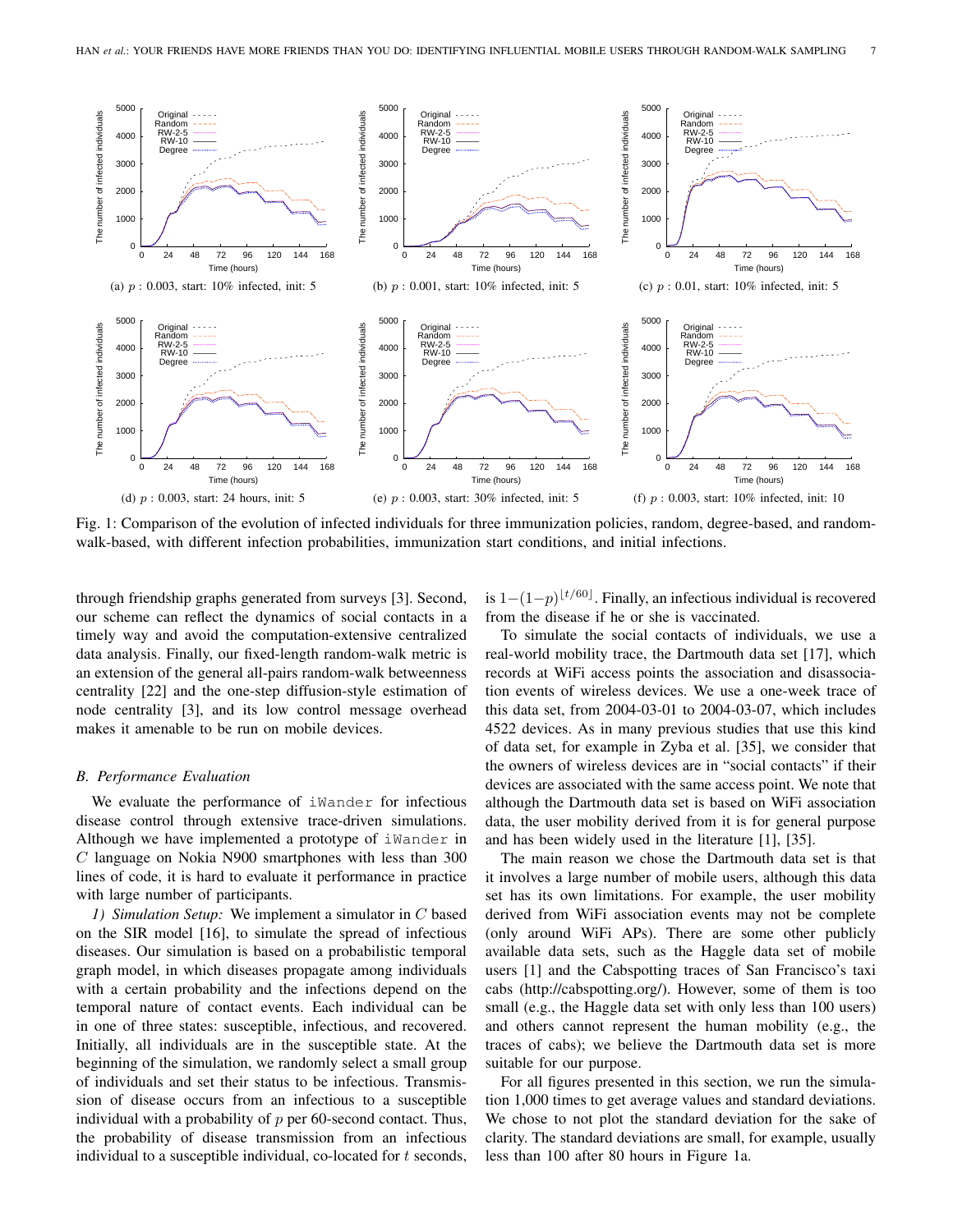*2) Targeted Immunization:* We compare the performance of random-walk based immunization with random immunization, Random, and degree-based immunization, Degree. With Random, the medical staff vaccinate college students randomly. Using Degree, the mobile device attached with a student performs device discovery every 60 seconds to record the number of other devices it has contacted with (i.e., node degree in the aggregated social-contact graphs). Then the medical staff vaccinate students with large number of contacts first. During random-walk based immunization, iWander also performs device discovery every 60 seconds only when the message queues on mobile devices are not empty. Finally, we assume that vaccinations happen only during the day time, from 9:00AM to 5:00PM, and that on average 60 students are vaccinated every hour.

There are two reasons why we chose degree-based immunization for comparison. First, Christley et al. [4] report that for the networks they examined, degree performs at least as good as other network centrality metrics, such as shortest-path or random-walk betweenness, in predicting risk of infection. Second, it can be easily implemented in a distributed way. For example, Pásztor et al. [25] propose a selective reprogramming mechanism for sensor networks, which determines target sensor nodes using the results of distributed community detection based on node degrees.

For the random-walk based and degree-based immunizations, we update the medical staff with the latest randomwalk counters and the number of contacts of all students every 12 hours. Mobile devices can send this information to a centralized server through cellular networks. This message overhead should be low, because it contains only a number and two bytes should be enough for the most of the cases. During the immunizations, the medical staff use the most recent information to get a sorted list of all students and then select from this list the student to be vaccinated for the next hour.

We plot the evolution of the number of infected individuals during the one-week simulated period in Figure 1 for various immunization policies, with different infection probabilities, immunization start conditions, and initial infections. During the outbreak of an infectious disease, we assume that the medical staff start immunizations under two conditions: (1) they have an estimation of the percentage of infected individuals and start immunizations after a certain percentage of students are infected; (2) the medical staff start immunizations after a certain amount of time, say 24 hours.

In Figure 1, Original plots the curves without immunization as the baseline. As we can see from these subfigures, the number of infected individuals increases much more slowly from the midnight till the morning, compared with other periods in a day, mainly because college students move less frequently during that time period. It is true especially for the first 2 or 3 days, when a large number of students get infected. In all figures of this paper, RW-*n* plots the curves for generating a single random-walk probe message from a given mobile device with *n* steps, and RW-*m*-*n* for generating *m* probe messages from a mobile device with *n* steps.

In these 6 subfigures, Figures 1a, 1b, and 1c plot the number

of infected individuals with different infection probabilities, 0.003, 0.001 and 0.01, 5 initial infections and immunizations after 10% of students are infected. Figures 1d and 1e plot the cases for immunizations after 24 hours and 30% of infections with 0.003 infection probability and 5 initial infections. Figure 1f plots the case with 0.003 infection probability, 10 initial infections and immunizations after 10% infections.

As we can see from these 6 subfigures, RW-10 performs very close to Degree and they all outperform Random. Compared to Random, the improvement of RW-10 ranges from 14.10% (Figure 1c) to 25.36% (Figure 1b). On average RW-2-5 generates the same amount of random-walk probe messages as RW-10, and it performs very close to (slightly worse than) RW-10 because probe messages with longer steps have more chances to visit influential users.

*3) Effects of Various Random-Walk Parameters:* We also evaluate the performance of random-walk based immunization with different lengths, probabilities and frequencies of random walks performed by probe messages, and plot the simulation results in Figures 2a, 2b and 2c. All the curves in Figure 2 show the number of infected individuals under random-walk based immunization with 0.001 infection probability, 5 initial infections and immunizations after 10% infections. As we can see from these 3 subfigures, we can improve the performance of random-walk based immunization when increasing the length of random walks from 1 to 10, increasing the probability from 0.1 to 0.4, or increasing the frequency from once every 12 hours to 3 hours. However, we achieve these improvements at the expense of higher message overhead.

We plot the control message overhead of iWander with different lengths, probabilities and frequencies of random walks in Figures 3a, 3b and 3c. There are three types of control messages, probe request and probe response messages for device discovery, and random-walk probe messages for iWander. In all these subfigures, the baseline is iWander with 1-step random walks and mobile devices generate random-walk messages with probability 0.1 every 12 hours.

We note that in practice the actual message overhead of device discovery depends on the underlying communication technology. Bluetooth and WiFi are the two most commonly available technologies on smartphones that we can utilize for device discovery. When using Bluetooth, a device will send out inquiry messages periodically to actively discover its peers. WiFi devices can also periodically send out Beacon messages to announce the existence of a network and to facilitate device discovery. In this paper, we simulate the device discovery for Bluetooth because it is more energy efficient than WiFi [13].

We plot the CDF of the amount of one-day per-user control messages transmitted by mobile devices on 2004-03-01. As we can see from these subfigures, around 50% of mobile devices generate less than 200 control messages when using iWander. For Degree, all messages are transmitted during device discovery and the number of per-user control messages ranges from 1,441 to 25,608 for the simulated period. The amount of one-day per-user control messages transmitted by iWander is extremely low, less than 800 for all cases. An interesting observation from these three subfigures is that there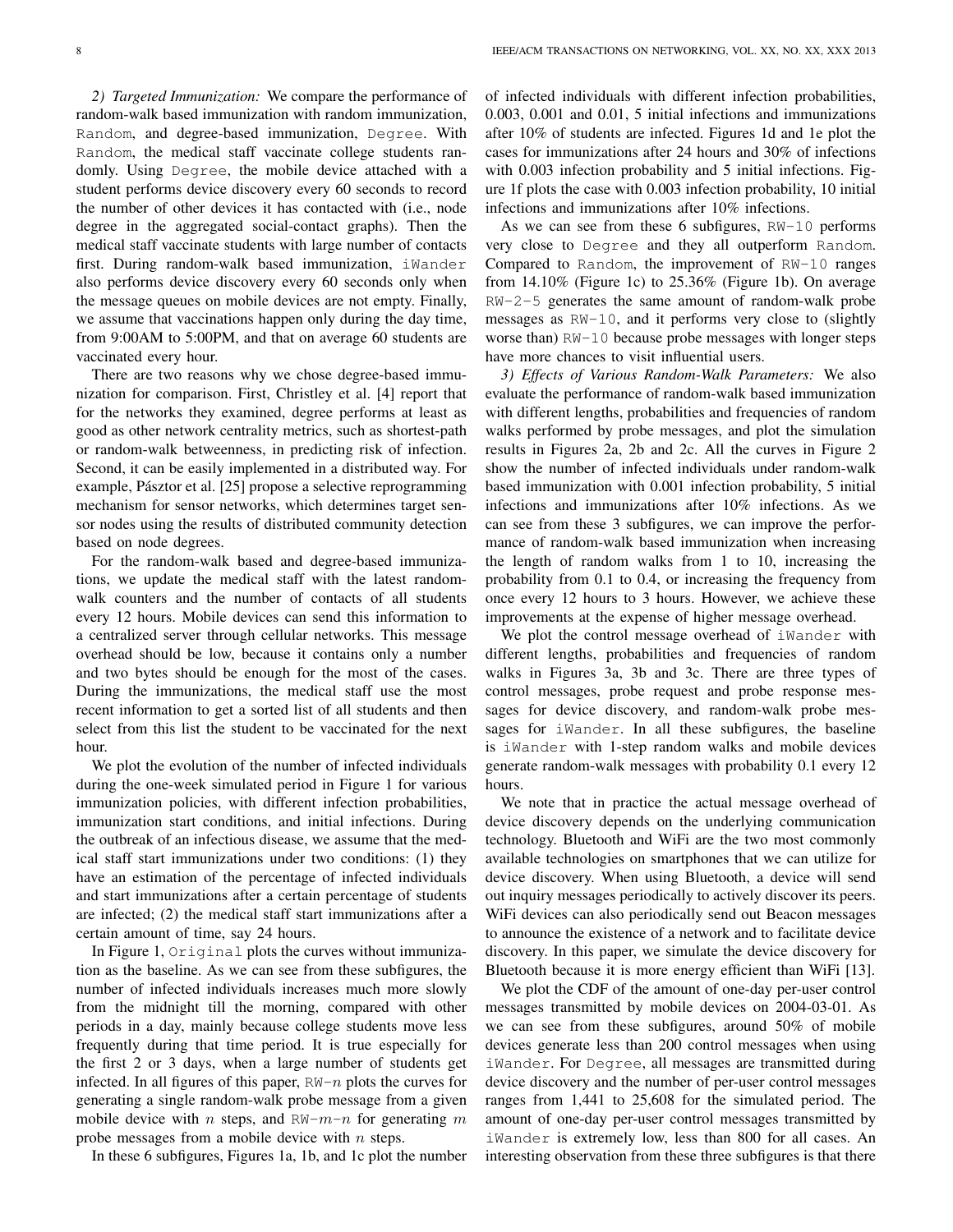

Fig. 2: Comparison of random-walk based immunizations with different lengths, probabilities and frequencies.



Fig. 3: Comparison of the amount of per-user control messages for different lengths, probabilities and frequencies of random walks. The number of per-user control messages for the degree-based scheme ranges from 1,441 to 25,608.



Fig. 4: Comparison of early detection of outbreaks with randomly selected monitors and those selected using RW-10.

are two kinds of mobile devices: active (high mobility and transmitting a large number of control messages) and inactive. In Section V, we harness this observation to improve the performance of mobile information dissemination.

*4) Early Detection of Outbreaks:* We can also benefit from iWander for early outbreak detection, which is important to control the spread of infectious diseases [3], [8]. We investigate how to choose a subset of students whose health conditions are monitored to provide early detection, similar to the approach in Christakis and Fowler [3]. Motivated by the observation that monitoring a sample of individuals with high centrality in social-contact networks could allow early detection of contagious outbreaks before they happen in the whole population [3], we propose to choose monitors based on the random-walk counters maintained by iWander.

We plot the evolution of the number of infected monitors chosen randomly and based on iWander in Figures 4a, 4b and 4c with 100, 200, and 400 monitors. In this scenario, the infection probability is 0.003 and there are 5 initial infections. Mobile devices generate random-walk probe messages with probability 0.1 every hour. The medical staff choose a group of monitors based on the random-walk counters reported at the noon of 2004-03-01. These subfigures confirm that iWander does offer early outbreak detection, compared with the random selection scheme. For example, if we draw the conclusion that an outbreak is occurring when 60% of the monitors are infected, we can detect the outbreak around 21 hours earlier.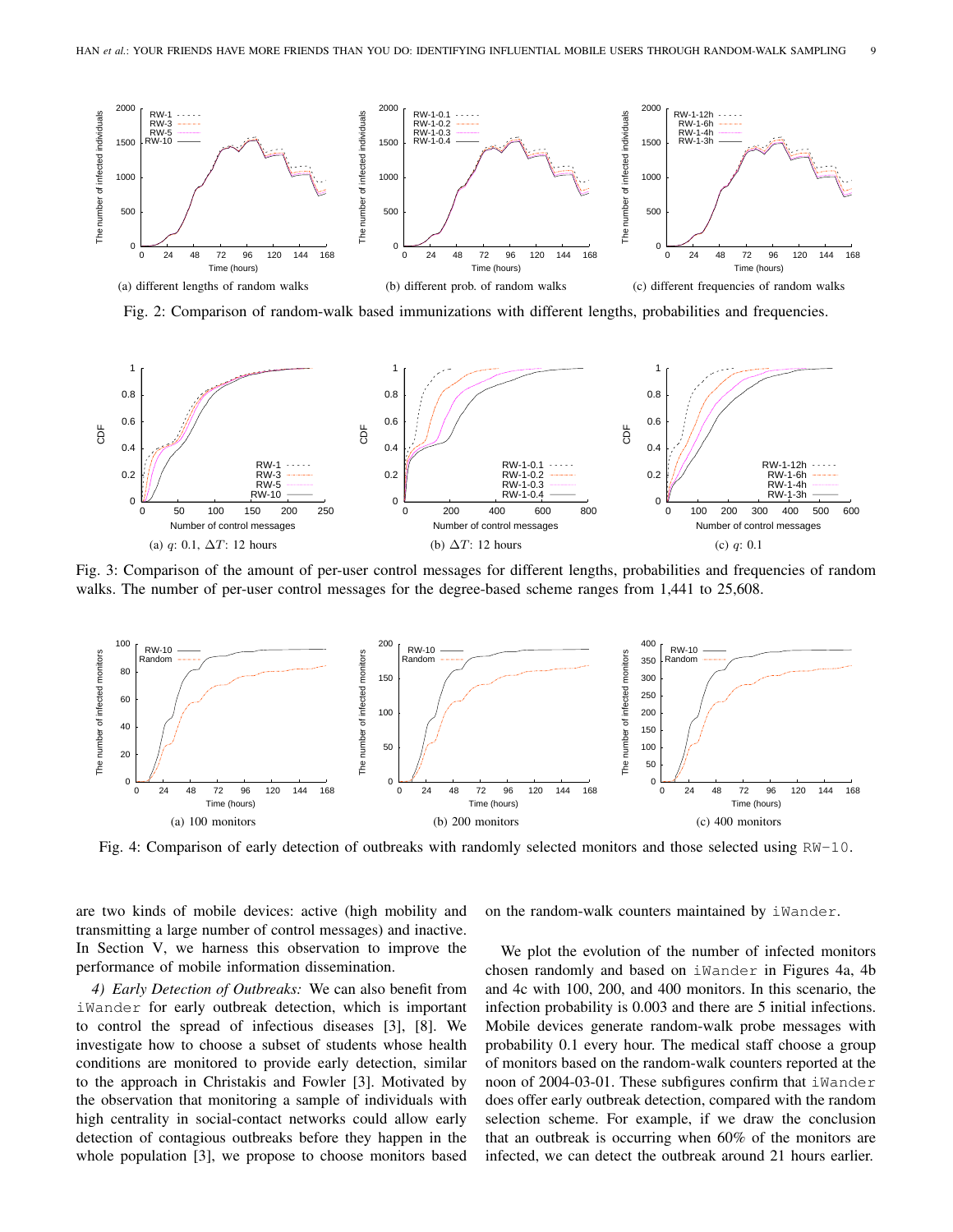#### V. FACILITATING INFORMATION DISSEMINATION

In this section, we illustrate how to benefit from iMander for target-set selection of mobile information dissemination.

#### *A. Target-Set Selection Using Random Walks*

Motivated by the importance of influence maximization in traditional social networks, in our previous work we study the target-set selection problem for information dissemination in mobile social networks [12]. We employ opportunistic communications and social participation to facilitate information dissemination and thus reduce the amount of data traffic in 3G networks. We also propose a centralized heuristic algorithm based on the regularity of human mobility, which requires the complete social-contact graph of a given time period and shares the same computational inefficiency as the original greedy algorithm by Kempe, Kleinberg, and Tardos [15].

In this paper, we leverage the random-walk counters of iWander to select target users without requiring global network structure and thus design a distributed solution for the target-set selection problem. Mobile devices attached with users run iWander in the background and periodically report their random-walk counters to a centralized server of information service providers. The providers then sort all users based on these counters and choose the top-*k* users into the target set. In this scenario mobile users not in the target set can also help to propagate information once they receive it from either target users or others.

The process of information dissemination in mobile social networks is mainly determined by user behaviors. Usually, mobile devices can start the exchange of information after they know each other through periodic device discovery. A key concept in the target-set selection problem is the *information dissemination probability* and it is defined as the probability *p* that information propagates among mobile users after each device discovery. The value of *p* may be affected by several factors, including status of mobile users and their privacy concerns. Mobile users with high levels of privacy concerns or those who are very busy with their work may have a low probability to involve in information dissemination process. Similar to the transmission of infectious diseases, given the value of  $p$ , the probability that two mobile users with a  $60$ second device discovery interval can exchange information during a *t*-second contact is  $1 - (1 - p)^{\lfloor t/60 \rfloor}$ .

We note that the purpose of target-set selection for mobile information dissemination is different from targeted immunization, although the usage of random-walk counters is similar in these two applications. For targeted immunization, we want to vaccinate all influential individuals as early as possible. For target-set selection, as we will show in Section V-B2, adding non-influential users into the target set can increase the number of infected users for large target sets.

## *B. Performance Evaluation*

We develop another trace-driven simulator also in *C*, using the same Dartmouth data set [17], to evaluate the performance of random-walk based target-set selection. In this simulator,

we assume that the underlying wireless communication is reliable. We have measured the performance of Bluetooth-based opportunistic communications on Nokia N900 smartphones, such as the device discovery probability [12]. We are currently working on a packet-level simulator to take into account the low layer issues, including the failure of random-walk probe messages and the transmission of data packets in information dissemination.

*1) Simulation Setup:* The simulator first generates the contacts trace of mobile users under the same assumption that they are in contacts if their wireless devices are associated with the same access point. It then replays the contact events for the given information dissemination period, from 12:00PM to  $15:00$ PM on  $2004-03-01$ .<sup>2</sup> Based on the pre-configured information dissemination probability, the simulator determines randomly whether a user can receive information from peers after each device discovery. We also call the users that can receive information before delivery deadline *infected users*. Usually, information providers will send information to uninfected users at the end of dissemination period, to guarantee that every user can finally receive the delivered information [12].

We compare the performance of random-walk based targetset selection, RW-1, with random selection, Random, and the degree-based selection, Degree. The interval of device discovery is 60 seconds, which means that mobile devices have the chance to start the exchange of information every 60 seconds. Similar to degree-based immunization, Degree also uses the number of other devices that a mobile device has contacted with as the metric to select target users. For RW-1, mobile devices generate 1-step random-walk probe messages of iWander with probability 0.1 every hour. RW-1 and Degree choose target users based on the updated randomwalk counters and the number of contacts of mobile devices at the beginning of information dissemination period.

*2) The Amount of Cellular Data Traffic:* We plot the normalized amount of cellular data traffic for RW-1, Random and Degree in Figure 5. In these subfigures, the y-axis value is normalized over the amount of cellular data traffic of a baseline scheme, in which information service providers send content to every user through cellular unicast delivery. We run the simulation 1,000 times and report the average values with standard deviations. The information dissemination probability *p* is 0.01, 0.05 and 0.005 for Figures 5a, 5b and 5c. We vary the size of target set from 10 to 2,000. As we can see from these subfigures, RW-1 and Random outperform Degree when the size of target set is larger than 10. RW-1 performs better than Random for small target sets. For example, for a target set with 50 users,  $RW-1$  can deliver information to 51% more users than Random (667 vs. 441) when *p* is 0.005. The improvement is 37% when *p* is 0.01 (1054 vs. 772) and 14% when  $p$  is 0.05 (1863 vs. 1639). Thus,  $RW-1$  can reduce more cellular data traffic than Random.

The performance of RW-1 becomes worse than Random for large target sets. One of the possible reasons is that

<sup>2</sup>We have also evaluated other information dissemination periods with different durations and got similar results with those presented in this paper.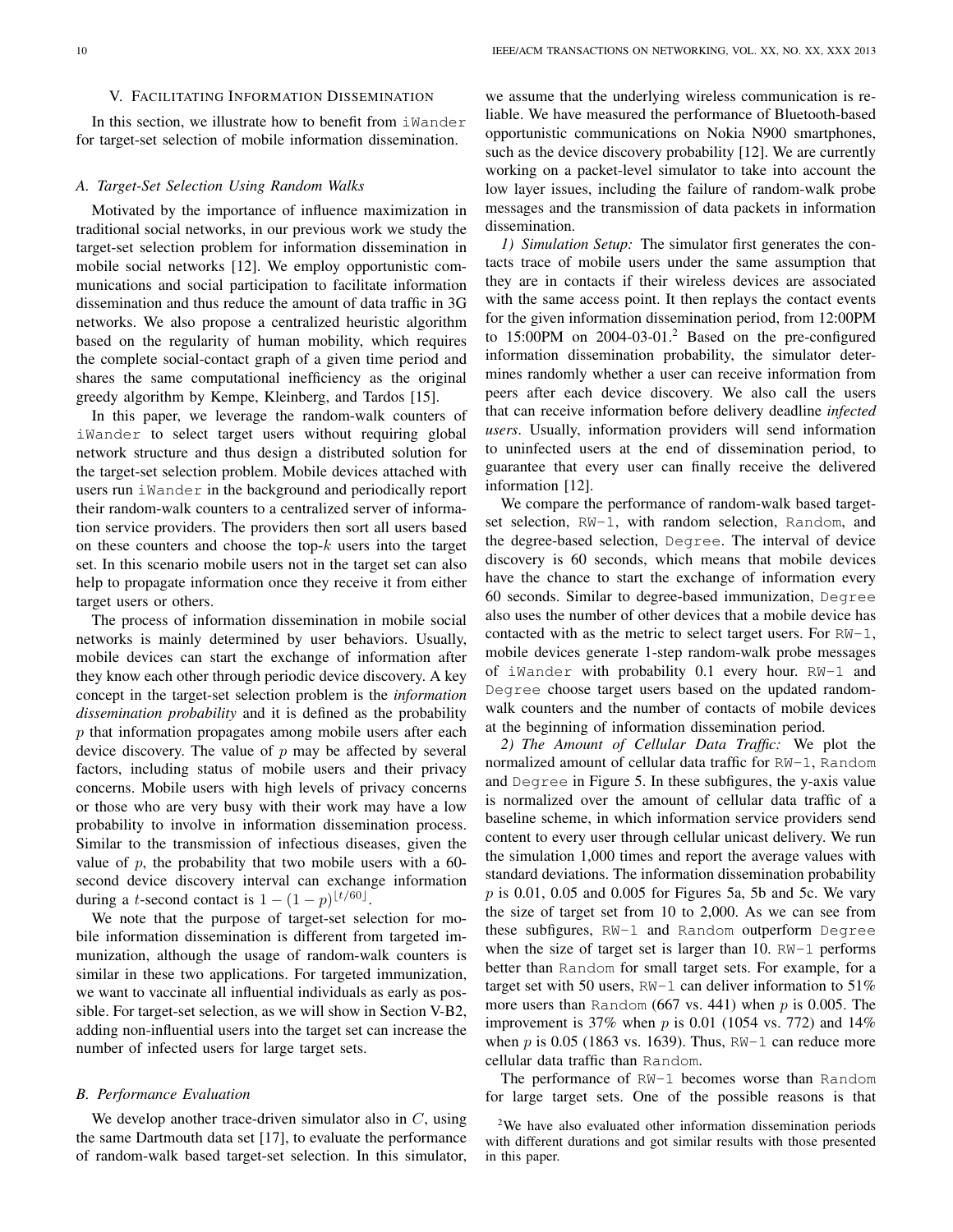

Fig. 5: Comparison of the normalized cellular data traffic for four target-set selection schemes with different values of *p*.



Fig. 6: Comparison of the normalized cellular data traffic for three target-set selection schemes with different values of *p*. Only target users can propagate information to others.



Fig. 7: Comparison of delivery delay for 4 target-set selection schemes with different values of *p*.

non-influential users (i.e., users with low centrality in socialcontact networks) also play an important role in information dissemination. These users are called vagabonds in Zyba et al. [35], which demonstrates that under certain circumstances the effectiveness of information dissemination in mobile social networks predominantly depends on the number of vagabonds. When the size of target set is large, Random has a higher probability to select more vagabonds into the target set, who may have very little chance to receive information before delivery deadline. However, Degree and RW-1 select only mobile users with high centrality into the target set and ignore these vagabonds.

To verify this possible reason, we modify  $RN-1$  by selecting 90% of target users with low centrality from the end of the user list sorted by random-walk counters. We call this enhanced scheme Mix-1, which also uses 1-step random walks. The three subfigures in Figure 5 show clearly that Mix-1 outperforms Random for large target sets. We tried other different percentages of non-influential target users and these variations perform very close to each other.

We also evaluate the performance of these schemes for another scenario where only target users are willing to propagate information to others. We show the results of only  $RW-1$ , Random, and Degree with *k* ranging from 50 to 1,000 in Figure 6 for clarity. These subfigures also plot the normalized cellular data traffic during the information dissemination. In this uncooperative scenario, RW-1 performs much better than Random and Degree. For example, for a target set with 600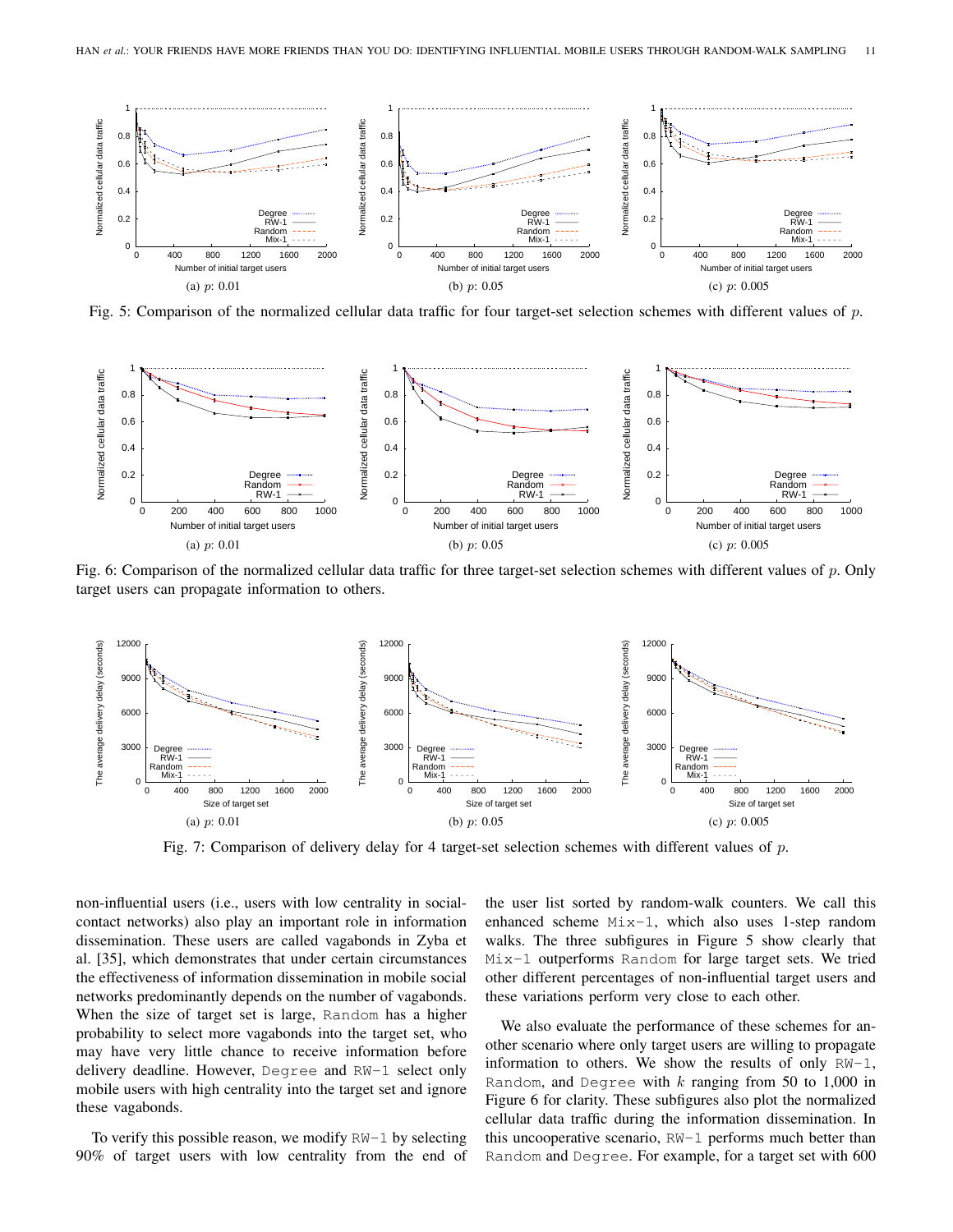users, RW-1 can reduce the amount of cellular data traffic by 48.34% when  $p = 0.05$ , compared with the baseline scheme. The percentage of reduction is  $36.81\%$  when  $p = 0.01$  and 28.40% when  $p = 0.005$ . For large target sets, Random performs slightly better than RW-1 because in these cases Random has more chances to select influential mobile users into a target set.

Differently from targeted immunization, increasing the values of *q*, *L*, or  $\Delta T$  has limited impact on the performance of random-walk based target-set selection. We omit these results due to the limited space.

*3) Delivery Delay:* We finally compare the delivery delay of these four target-set selection schemes for the cooperative scenario. We set the delivery delay of target users to be 0 and the users who cannot receive information before delivery deadline to be 10,800 seconds, the same as the duration of information dissemination period. We plot the delivery delay for different information dissemination probabilities in Figure 7. Similarly to the observation from Figure 5,  $RN-1$ performs better than Random for small target sets and Mix-1 outperforms Random for large target sets, in terms of delivery delay. Moreover, they all perform better than Degree when the size of target set is larger than 50.

In summary, when information service providers can deliver information directly to only a small number of users, we should use the pure random-walk based target-set selection policy. However, the enhanced scheme that mixes both influential and non-influential users into the target set is preferable when it is possible to deliver information to a large number of users directly.

## VI. CONCLUSION

In this paper, we propose a lightweight and distributed protocol, named iWander, to identify influential mobile users who have high centrality in their social-contact networks. iWander leverages fixed-length random walks and runs in the background of mobile devices attached to users. It estimates the centrality of individuals based on the number of times their mobile devices are visited by random-walk probe messages. We prove that for expander-like static graphs the proposed random-walk sampling is very close to sampling vertices according to their degrees.

We evaluate the performance of iWander using tracedriven simulations for two applications, targeted immunization of infectious diseases and target-set selection for information dissemination. Our simulation results show that the proposed random-walk based immunization outperforms random immunization and performs very close to degree-based immunization, but generating only less than 1% of its control message overhead. For the information dissemination application, the proposed random-walk based target-set selection performs better than random selection for small size of target set and another proposed scheme that chooses also users with low centrality into the target set outperforms random selection when the size of target set is large.

We are exploring the design space of device discovery to further reduce the message overhead of iWander. We also plan to evaluate its performance using other real-world humancontact traces [31].

## VII. ACKNOWLEDGEMENT

We thank the anonymous reviewers for their insightful comments. We thank Bobby Bhattacharjee and Madhav V. Marathe for valuable inputs. Aravind Srinivasan and Bo Han were supported in part by US National Science Foundation (NSF) ITR Award CNS-0426683, NSF Award CNS-0626636, and NSF Award CNS 1010789. Jian Li is supported in part by the National Natural Science Foundation of China Grant 61202009, 61033001, 61061130540 and 61073174, and the National Basic Research Program of China Grant 2011CBA00300 and 2011CBA00301.

#### **REFERENCES**

- [1] A. Chaintreau, P. Hui, J. Crowcroft, C. Diot, R. Gass, and J. Scott. Impact of Human Mobility on Opportunistic Forwarding Algorithms. *IEEE Transactions on Mobile Computing*, 6(6):606–620, June 2007.
- [2] W. Chen, Y. Wang, and S. Yang. Efficient Influence Maximization in Social Networks. In *Proceedings of SIGKDD 2009*, pages 199–207, June-July 2009.
- [3] N. A. Christakis and J. H. Fowler. Social Network Sensors for Early Detection of Contagious Outbreaks. *PLoS ONE*, 5(9):e12948, Sept. 2010.
- [4] R. M. Christley, G. L. Pinchbeck, R. G. Bowers, D. Clancy, N. P. French, R. Bennett, and J. Turner. Infection in Social Networks: Using Network Analysis to Identify High-Risk Individuals. *American Journal of Epidemiology*, 162(10):1024–1031, Nov. 2005.
- [5] R. Cohen, S. Havlin, and D. ben Avraham. Efficient Immunization Strategies for Computer Networks and Populations. *Physical Review Letters*, 91(24):247901, Dec. 2003.
- [6] E. W. Dijkstra and C. S. Scholten. Termination Detection for Diffusing Computations. *Information Processing Letters*, 11(1):1–4, Aug. 1980.
- [7] P. Domingos and M. Richardson. Mining the Network Value of Customers. In *Proceedings of SIGKDD 2001*, pages 57–66, Aug. 2001.
- [8] S. Eubank, H. Guclu, V. S. A. Kumar, M. V. Marathe, A. Srinivasan, Z. Toroczkai, and N. Wang. Modelling Disease Outbreaks in Realistic Urban Social Networks. *Nature*, 429(6988):180–184, May 2004.
- [9] S. L. Feld. Why Your Friends Have More Friends Than You Do. *American Journal of Sociology*, 96(6):1464–1477, May 1991.
- [10] M. Gjoka, M. Kurant, C. T. Butts, and A. Markopoulou. Walking in Facebook: A Case Study of Unbiased Sampling of OSNs. In *Proceedings of INFOCOM 2010*, pages 1–9, Mar. 2010.
- [11] M. Grossglauser and D. N. C. Tse. Mobility Increases the Capacity of Ad Hoc Wireless Networks. *IEEE/ACM Transactions on Networking*, 10(4):477–486, Aug. 2002.
- [12] B. Han, P. Hui, V. S. A. Kumar, M. V. Marathe, J. Shao, and A. Srinivasan. Mobile Data Offloading through Opportunistic Communications and Social Participation. *IEEE Transactions on Mobile Computing*, 11(5):821–834, May 2012.
- [13] B. Han and A. Srinivasan. eDiscovery: Energy Efficient Device Discovery for Mobile Opportunistic Communications. In *Proceedings of ICNP 2012*, pages 1–10, Oct.-Nov. 2012.
- [14] B. Han and A. Srinivasan. Your Friends Have More Friends Than You Do: Identifying Influential Mobile Users Through Random Walks. In *Proceedings of MOBIHOC 2012*, pages 5–14, June 2012.
- [15] D. Kempe, J. Kleinberg, and Éva Tardos. Maximizing the Spread of Influence through a Social Network. In *Proceedings of SIGKDD 2003*, pages 137–146, Aug. 2003.
- [16] W. O. Kermack and A. G. McKendrick. A Contribution to the Mathematical Theory of Epidemics. *Proceedings of the Royal Society of London (Series A)*, 115(772):700–721, Aug. 1927.
- [17] D. Kotz, T. Henderson, I. Abyzov, and J. Yeo. CRAWDAD trace dartmouth/campus/movement/01\_04 (v. 2005-03-08). Downloaded from http://crawdad.cs.dartmouth.edu/dartmouth/campus/movement/01 04, Mar. 2005.
- [18] M. Lelarge. Efficient Control of Epidemics over Random Networks. In *Proceedings of SIGMETRICS 2009*, pages 1–12, June 2009.
- [19] L. Lovász. Random Walks on Graphs: A Survey. Combinatorics, Paul *Erdős is Eighty*, 2(1):1-46, 1993.